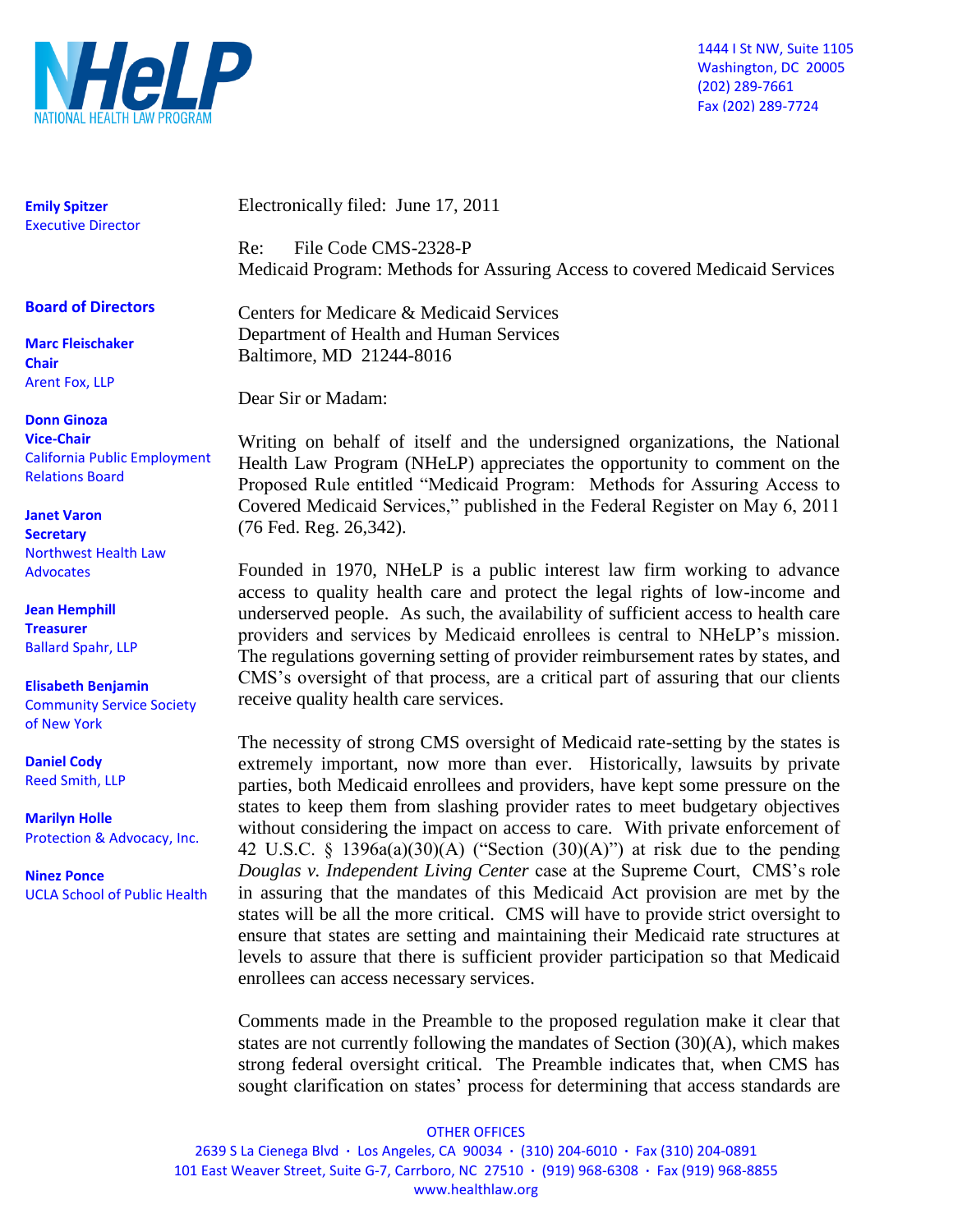met, it has become clear that states are not taking the determination seriously. The Preamble states: "When asked for additional detail on the methodology that States used to determine compliance with the access requirement, only a few Sates indicated that they relied upon actual data to make a determination." (76 Fed. Reg. at 26,348). Clearly, such determinations must be made on actual data, or they are meaningless. This confirms that a strongly enhanced regulatory framework is needed to ensure state compliance.

#### **General Comments on Proposed Regulations**

NHeLP supports CMS's efforts to make states more accountable for assuring that there is sufficient access to quality services for their Medicaid populations, both when proposing provider rate reductions and also on an ongoing basis to make sure that rates are not falling below levels necessary to assure adequate provider participation. NHeLP also strongly supports provisions that assure the public the opportunity to review and comment on proposed rate reductions before they are submitted for CMS review. However, NHeLP believes that the regulations, as proposed, do not provide for sufficiently clear criteria for measuring access and should be strengthened. Otherwise, the regulations will not even begin to resemble a federal enforcement scheme. The proposed regulations should be modified to set clear standards against which the agency will measure access to care in state Medicaid programs and should set uniform measures of access for which states must collect data. Further, NHeLP disagrees with CMS's position that the regulations implementing Section (30)(A) should not be applicable to Medicaid managed care rates. Finally, NHeLP believes it is very important for the regulations to clearly state that (1) no State Plan Amendments lowering rates may be implemented prior to CMS review and approval, and (2) public notice and comment provisions apply to rate reductions enacted by state legislatures. These various points are discussed below.

#### **Importance of Clarifying That SPAs Cannot Be Implemented Prior to CMS Approval**

Historically, CMS has been reluctant to undertake any strong enforcement actions if a state has set rates too low in violation of Section (30)(A). In the context of a proposed rate reduction, CMS does have a clear enforcement option, which is to deny a SPA request. However, states have, in the past, chosen to implement rate reductions without waiting for CMS action on their SPA requests, essentially thumbing their noses at the CMS review process.

In our view, the law is clear, as determined by the United States Court of Appeals for the Ninth Circuit, that State Plan Amendments, including those proposing rate-setting adjustments, cannot be implemented until approved by CMS (though the regulations, at Section 447.256(c), currently permit implementation retroactive to the beginning of the quarter during which the SPA is submitted.) *See Exeter Memorial Hosp. Ass'n v. Belshe*, 145 F.3d 1106 (9th Cir. 1998). Further, CMS has recently issued guidance to the states confirming that implementation is not permitted prior to SPA approvals. *See* State Medicaid Directors Letter #10-020, October 1, 2010. However, this has not been sufficient to prevent states from implementing rate reductions prior to CMS review, as evidenced by California's actions in recent years. In fact, California has specifically taken the position that it is free to go ahead and implement rate reductions prior to CMS approval, taking the position that the *Exeter* decision does not apply to post-Boren Amendment rate setting. Thus, to assure that CMS's authority to review and deny SPA requests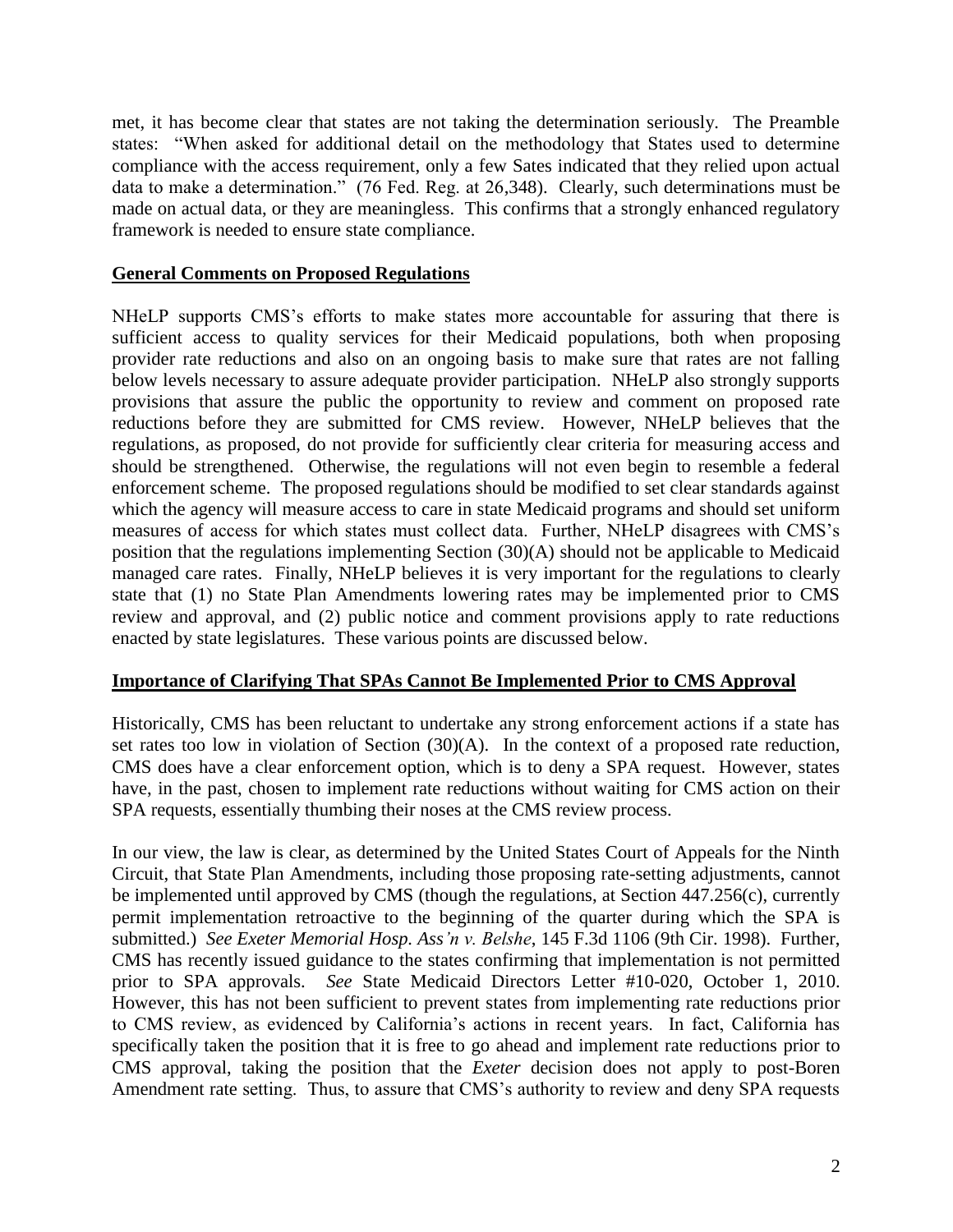has meaning, CMS should amend the regulations to absolutely clarify that SPAs that include rate reductions cannot be implemented until CMS has an opportunity to review and make a decision on the SPA.

#### **Rate Reductions Done Through Legislative Enactments**

Much of the litigation under the repealed Boren Amendment applied to rate reductions or rate freezes adopted by state Medicaid agencies. There are only a few reported decisions that deal clearly with rate reductions or freezes enacted by State legislatures. However, such reductions are increasingly common, as in the rate reductions at issue in *Independent Living Center* and related cases. Although there is case authority for applying notice and comment requirements to legislatively enacted rate reductions, the lack of extensive authority has allowed states to ignore the Supremacy Clause of the Constitution and take the position that legislatively enacted ratesetting is somehow subject to more relaxed federal requirements than rate-setting done by the state agency. The revised regulations should assure that states cannot avoid any of the requirements of Section (30)(A) and its implementing regulations by having rate-setting done directly by the legislature. Further, all public notice and comment requirements, including those for institutional rate setting as set forth in the current version of 42 U.S.C. § 1396a(a)(13)(A), which replaced the Boren Amendment, must apply equally to rate-setting done by the legislature. There should be no assumption that legislative rate-setting *per se* satisfies public comment requirements, since rate-setting may be done by state legislatures, sometimes in behind close door sessions, without full opportunities for public comment.

## **Application to Managed Care Payments**

In the Preamble, CMS asserts that Section  $(30)(A)$  discusses "access to care for all Medicaid services paid through a State plan under fee-for-service and [does] not extend to services provided through managed care arrangements. Thus, CMS has made the proposed regulations inapplicable to managed care rates. NHeLP disagrees with this decision and urges CMS to apply the regulations to managed care plans.

Over 70 percent of Medicaid enrollees in the country are now enrolled in some form of managed care, with well over half of these in managed care organizations (as opposed to primary care case management programs). [Kaiser Family Found., Feb. 2010] Despite legal requirements that capitation payments made by states to plans be "actuarially sound" NHeLP staff consistently receive requests for consulting assistance from consumer-based organizations and for legal assistance from Medicaid enrollees complaining of the failure of managed care organizations to maintain adequate networks of providers, particularly specialty care providers and dentists. Indeed, many managed care organizations, while receiving capitation payments from the state, pay their providers on a fee-for-service basis. We know from experience that payments to these providers can be low, and we suspect that the inadequate provider networks are, at least in part, the results of these low provider rates paid by the MCOs. The capitation paid to the MCO should not operate as a barrier to shield the MCOs fee-for-service payments to participating providers from the protections of Section (30)(A). However successfully the proposed regulations are enforced, they will not assure adequate access to the majority of Medicaid enrollees if benchmarks for access and CMS oversight are not applied to managed care plans.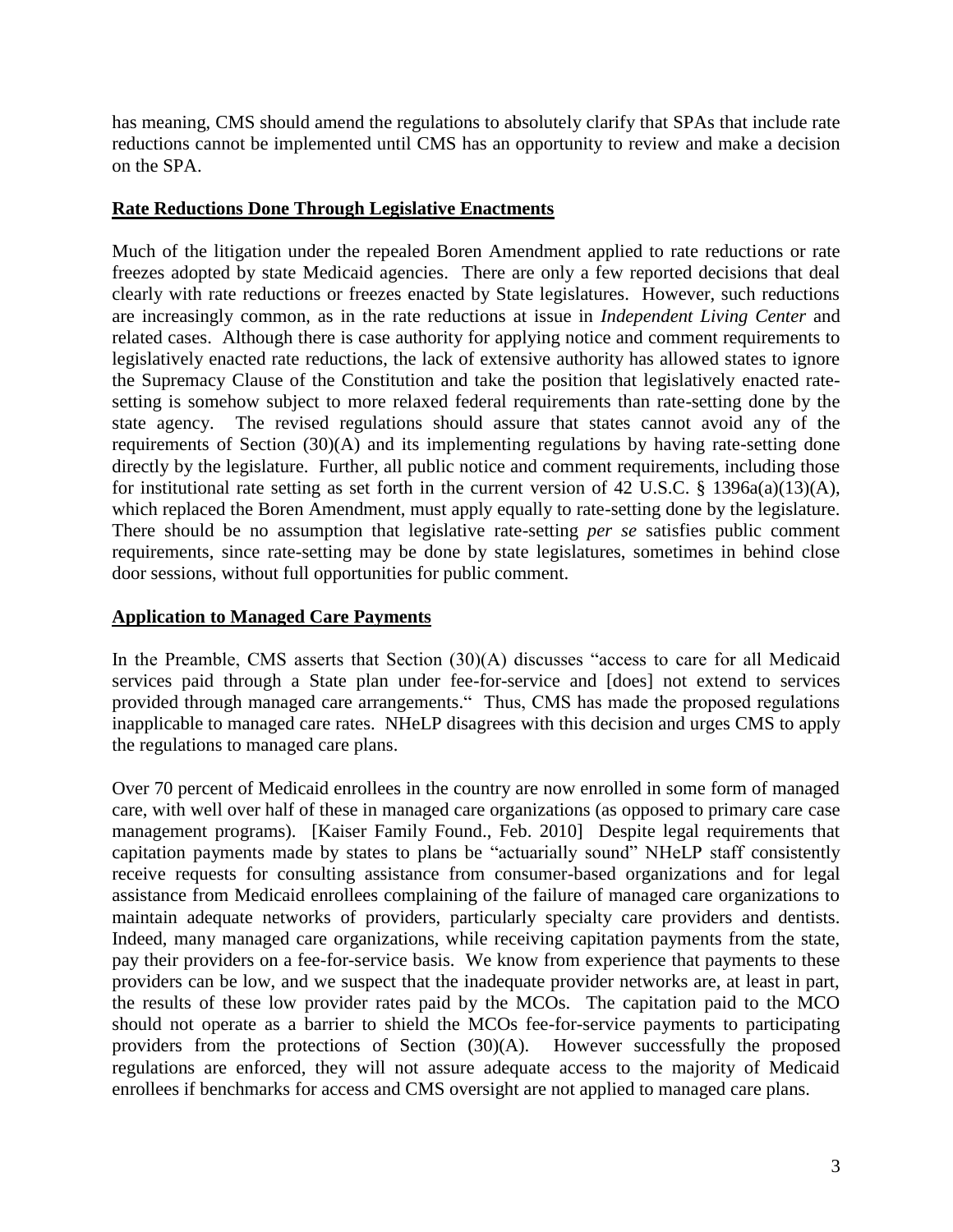NHeLP recognizes that another provision of the Medicaid Act, 42 U.S.C. § 1396b(m)(2)(A), and Part 438 of the Regulations set a standard of actuarial soundness for capitation payments under managed care risk arrangements. However, there is nothing in Section (30)(A) that would exempt its requirement that rates be adequate to assure access to services from applying to the rates that managed care plans pay to providers. Both requirements are applicable and, together, should act to assure that managed care plans receive adequate capitation payments from states and that managed care plans that are acting as the states' agents in providing care to enrollees should pay adequate rates to the providers in their networks to assure adequate access.

Applying the Section (30)(A) requirement to states in relation to their managed care plans is particularly important in light of the insufficient job that CMS has been apparently doing in reviewing the actuarial soundness of states' managed care rates. *See* GAO Report, *MEDICAID MANAGED CARE: CMS's Oversight of States' Rate Setting Needs Improvement, August 2010.* The GAO stated in its report:

> CMS's regulations do not include standards for the type, amount, or age of the data used to set rates, and states are not required to report to CMS on the quality of the data. When reviewing states' descriptions of the data used to set rates, CMS officials focused primarily on the appropriateness of the data rather than their reliability.

Thus, in addition to including managed care within the purview of the Section (30)(A), CMS should also revise its part 438 regulations to set forth clearer standards for managed care rate review. Finally, we are alarmed that excluding managed care organizations from meeting the requirements of Section (30)(A) would establish a dangerous precedent for allowing other Medicaid consumer protections to be ignored in the future.

## **Proposed Revisions to § 447.203 – Documentation of access to care and service payment rates.**

NHeLP applauds CMS for requiring that states complete periodic access review of their payment structures regardless of whether they are in the process of revising their rates. In many cases states have gone for years and years without adjusting rates and have evaded CMS review because no SPA requests came before CMS. It is absolutely critical that this concept remain in the final regulations.

## **§ 447.203(b)(1)** *Access review data requirements.*

CMS has not set specific standards or guidelines for achievement of the access requirement or specific data that must be collected, analyzed and disclosed by the states, but instead has adopted the framework set forth in the March 2011 report by the Medicaid and CHIP Payment and Access Commission (MACPAC) as guiding principles for states' analysis of the Section (30)(A) requirements. NHeLP does not believe that this somewhat vague framework gives sufficient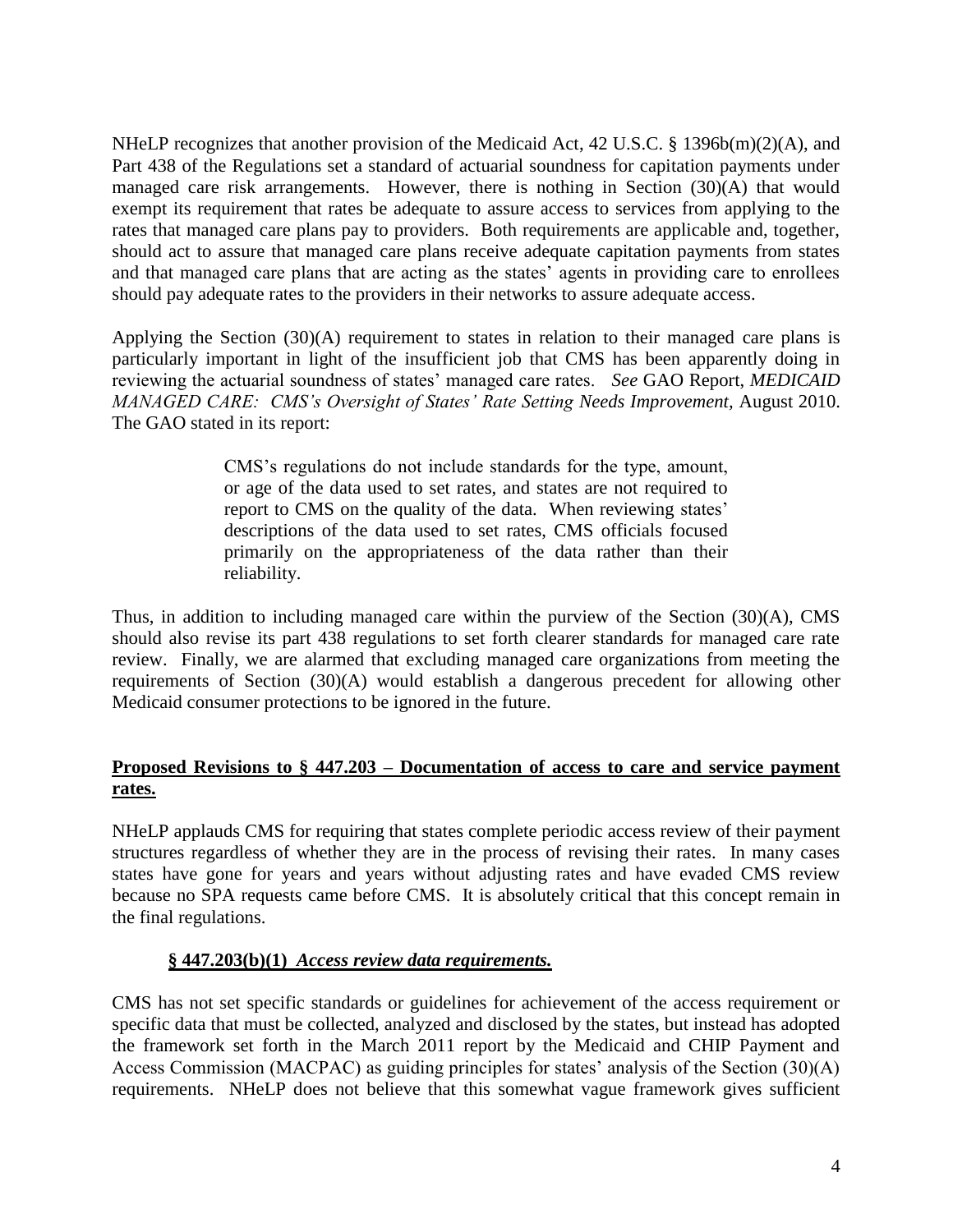guidance to states for doing the required analysis or that it gives sufficient guidance to CMS regional offices for their review of state Medicaid rates.

The MACPAC report is only a preliminary discussion of what should go into an effective review and analysis of adequate enrollee access. MACPAC has indicated that it plans to develop a set of measures that can be used to determine current access levels and to track access levels moving forward, but it has not yet developed such measures. Moreover, MACPAC has specifically indicated that the general framework it has set forth applies only to primary and specialty care providers (i.e., physicians), but not to hospital, ancillary, long-term care or other services. Thus, it is not even clear that the general framework put forth by MACPAC will ultimately be considered by MACPAC to be appropriate, let alone appropriate for all the varied types of Medicaid rates that are covered by the Section (30)(A) requirements. It is clear that whatever regulations it issues, CMS will want to follow up and review them when MACPAC completes its work. However, CMS should not hold up finalizing the regulations until then, but should issue some more specific guidance for now, which can always be revisited at a later date.

While MACPAC will undoubtedly eventually come up with access measures that will be worth considering, CMS has enough experience with these issues to provide clear measures now. As CMS and its predecessor HCFA have recognized over the years, no single factor will consistently and reliably measure access. Therefore, the federal policies have recognized that it is preferable to look to a variety of factors relating to the health care delivery system itself—such as the number of participating physicians, geographic location, travel time and waiting time—as well as factors indicating whether potential access has become realized access, such as utilization rates, reported health care needs, and satisfaction with care. For example, in 2001, CMS required states to provide Plans of Action regarding dental rates, which had been identified as being extremely inadequate. *See* State Medicaid Directors Letter #01-010, January 18, 2001. In that SMDL, CMS suggested a number of access/rate measures that states could use, e.g. that Medicaid rates for dentists should be set at least at the  $75<sup>th</sup>$  percentile of fees charged by dentists in the state to assure adequate access. CMS could use this measure, or similar measures for which it may have data, in the interim until MACPAC comes up with more updated measures. (Almost all of the states submitted an action plan, thus evidencing the ability of state programs to respond to CMS's leadership.) In its approvals of numerous section 1115 demonstration projects in the 1990s, the federal agency consistently required each approved state to meet specific appointment scheduling and travel distance times as measures of adequate access and provider participation. Between 1990 and 1993, then-HCFA distributed State Medicaid Manual provisions that included standards for implementing the section 6402 of the OBRA 1989. And while the OBRA provision was later repealed, the access standards framed by HCFA are still relevant (e.g. at least 50% of pediatric practitioners, 100% if there is only one such practitioner in a county or geographic area—participate fully in Medicaid). Clearly, the agency has a history of requiring states to meet access guidelines, and it should build upon, rather than walk away from, those standards now.

With respect to specific data on Medicaid payments, CMS has proposed that states be required to collect data comparing Medicaid payments to average customary provider charges, but has given states an option to collect data on comparison of Medicaid rates to Medicare payment rates, commercial payment rates or Medicaid allowable costs. NHeLP believes that the other measures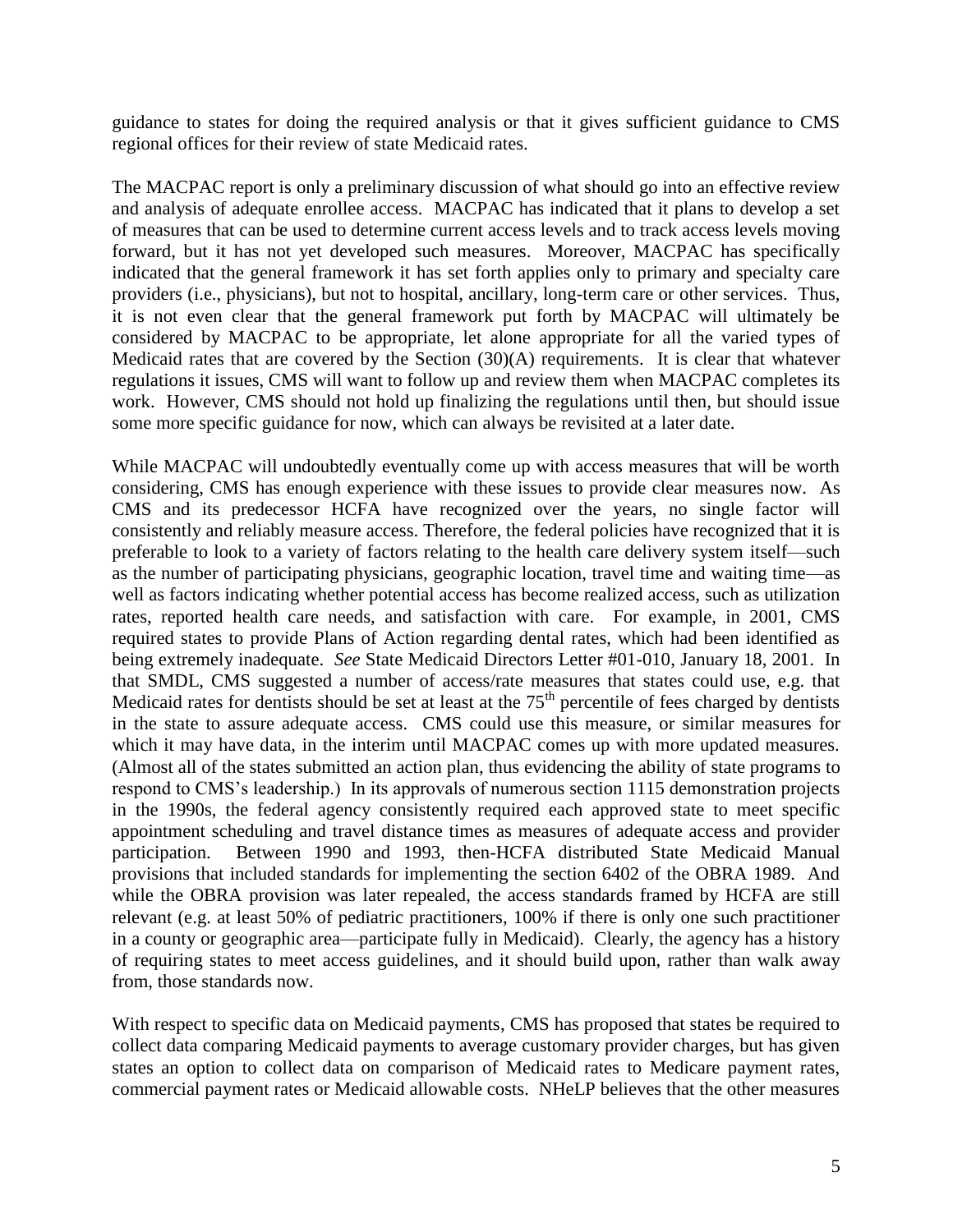are significant also and urges CMS to require that data on all three of the other measures be collected and analyzed by states. Medicaid rates are often much lower than rates paid by other payers, so comparisons to both Medicare and commercial rates are important. If Medicaid rates are far below these other payers, that is an important indication that the rates are too low and endanger access. Use of all three measures of comparison is also critical because of the significant gaps in these payers' rate structures, for example Medicare's gaps with respect to services for children and dental services.

NHeLP also believes that a comparison to costs is a critical part of any analysis of rate sufficiency and disagrees with CMS's proposal to allow states to decide whether or not costs should be analyzed. NHeLP respectfully disagrees with the following CMS statement: ―Depending upon State circumstances, cost-based studies may not always be informative or necessary." Especially since CMS is taking the position that these regulations implementing Section (30)(A) do not apply to managed care arrangements, but only to fee-for-service Medicaid, it seems obvious that if providers are paid less than their cost of providing services, there arises a serious possibility that insufficient providers will agree to participate and that those who do may not be providing quality care.

The requirement that costs be analyzed should not be extremely burdensome on states, and, to the extent it presents some burden, it is a necessary one. Many institutional providers in many states already are required to file cost reports, at least for the Medicare program even if the state's Medicaid program has not required it. For those services for which cost reporting is not required, the State can perform cost studies. If data demonstrates that current Medicaid rates in a state are below the cost to the providers of providing the services, states should be required to raise rates (or prevented from reducing rates) unless they can demonstrate with other reliable data that services are sufficiently accessible to their Medicaid enrollees despite the low payment rates.

The proposed regulations at  $\S$  447.203(b)(1)(B) re "Access review Medicaid payment data" should be revised to make clear that data should be obtained and provided for each item or service separately, not for Medicaid payments in the aggregate. Thus, it would not be sufficient for a state to provide data, for example, showing that its Medicaid payments total in the aggregate 95% of Medicare payments for the same aggregate services. It is quite possible that rates are reasonable for some services, but far too low for other services; thus, it is important that data be provided for each individual type of Medicaid service.

## **§ 447.203(b)(2)** *Access review timeframe.*

NHeLP endorses CMS's decision to require rate reviews on an ongoing basis and not just when a state decides to implement rate reductions. History has shown that many years can go by without rate adjustments by states, so that Medicaid rates can fall extremely far behind the rates paid by other payers. This is a feature of the proposed regulations that absolutely must be retained in the final regulations.

As drafted, the regulations require that each Medicaid service undergo a full access review every 5 years, beginning January 1 of the year beginning no sooner than 12 months after the effective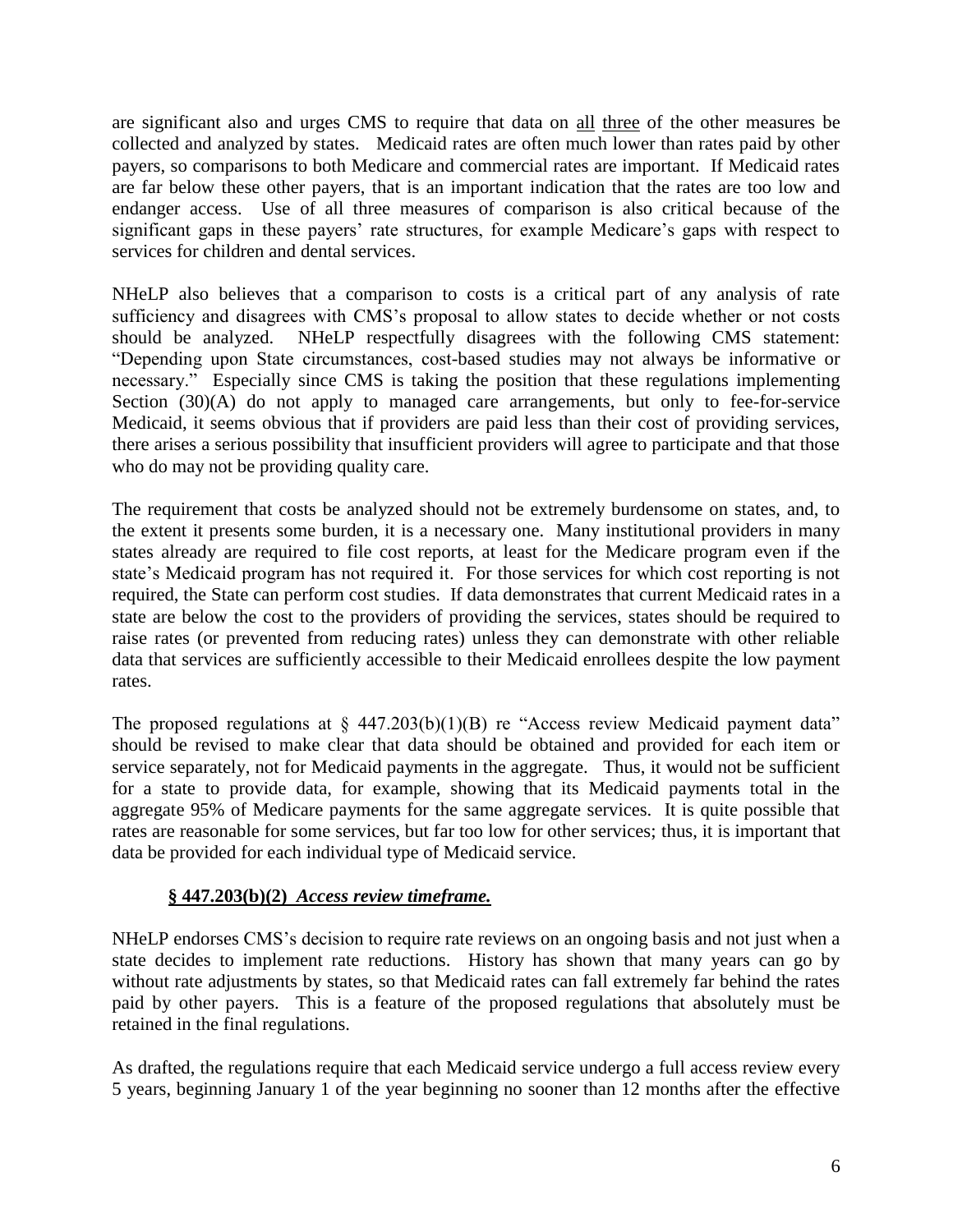date of the regulations. This is too long a period for compliance. Assuming, for example, the regulations became effective in February 2012, then the 5-year review period would not begin until January 2014 and rates for some services would not be reviewed until the end of 2019, almost 9 years from now. In light of the fact that states should already have been assuring that their rate structures complied with Section (30)(A), and that CMS has discovered that states have not been taking that obligation seriously and have not been basing rates on any actual evidence, states should be required to do their rate reviews on a much more expedited basis.

NHeLP makes the following suggestions in regard to the timing of these rate reviews:

- 1. For the first cycle, all rates should be reviewed by the end of the second full calendar year following the effective date of the regulations.
- 2. In subsequent cycles, rates should be reviewed at least every 3 years, rather than every 5 years as proposed.
- 3. Priority should be given to rates for primary care, specialty care and dental care, which have been disproportionately low in some states and for whose services access problems have been consistently documented. With Medicaid expansion occurring in the next few years, the existence of adequate provider networks is particularly critical so that the newly expanded population will have real access to physicians. Priority should also be given to any other services regarding which CMS has knowledge of particular access problems. Rate reviews for these services should be required to be completed by the end of the first full calendar year following the effective date of the regulations.
- 4. The regulations as proposed currently vaguely allow the states to review a subset of services each calendar year during the 5 year review period (which we are requesting be reduced to 3 years). This would allow the state to review a minimal number of services during the first review period and save the majority of rate reviews until the last year of the period. The regulations should require that 1/3 of services be reviewed each year, and, emphasizing the importance of physician and dental rates to access, require the rates for those services to be reviewed in the first year of each three year cycle.

The proposed regulations require that the results of the rate reviews be made public, but do not require that the reviews be posted on the internet. Putting the reviews on a web site is given only as an option. All state Medicaid agencies maintain websites, and there is no reason why the regulations should not require that the rate reviews be posted on the websites. Otherwise, this would put the burden on the public to seek the reviews through public record requests and potentially be requested to incur the cost of copying before the records could be seen. There should be as much transparency as possible.

# **§ 447.203(b)(3)** *Special Provisions for proposed provider rate reductions or restructuring.*

NHeLP supports CMS's proposal that any SPA proposing a rate reduction should be accompanied by an access review performed within 12 months of the rate reduction. CMS should clarify the language in the proposed regulation which states that a State must submit such an access review with any SPA "that would reduce provider payment rates or restructure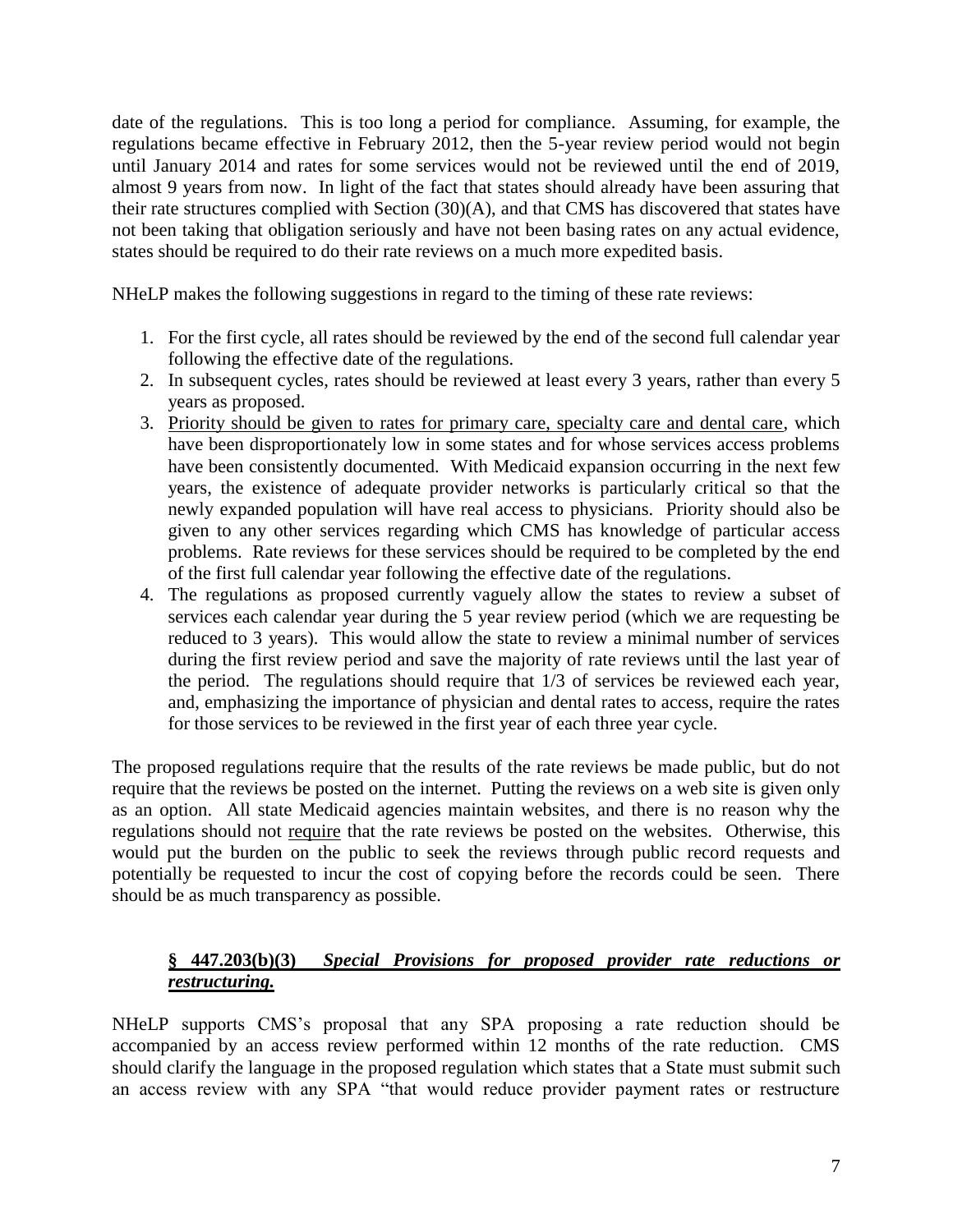provider payments in circumstances when the changes could result in access issues." The structure of this sentence is unclear as to what the clause "in circumstances when the changes" could result in access issues" modifies. This language should be clarified to state that any SPA which reduces provider payment rates must be accompanied by an access review. NHeLP does not think there should be an exception for "restructuring" of provider payments, which is an unclear concept. All SPAs that reduce provider rates (whether done by simply reducing a fee schedule or by changing a methodology) should require an access review.

NHeLP also strongly supports the proposed provision that would require a state to develop procedures to monitor the impact on access when a rate reduction is approved by CMS and implemented by the state. However, NHeLP believes that the requirements in this regard should be more specific. Presumably, the state will have submitted an access review with a methodology showing sufficient access that can withstand a rate reduction, and CMS will have reviewed and approved the methodology used for the access review prior to approving the SPA. Therefore, the state should be required to use the same methodology to measure access once the rate reduction is put into place, or else there would not be a fair comparison of the impact of the rate reduction. Also, CMS should set specific timeframes for the required monitoring procedures. At a minimum, the State should be required to monitor the impact on access at 6 months, 1 year and 2 years after the rate reduction, to make sure there is no short term or longer term impact on access that may result.

# **§ 447.203(b)(4)** *Mechanisms for ongoing input.*

NHeLP supports the requirement in the proposed rule that the states must adopt mechanisms for beneficiary input on access to care and maintain records of the input. NHeLP suggests, however, that this section be revised to provide that there should be mechanisms to allow for input not just for beneficiaries, but for all affected stakeholders, including beneficiary advocates, providers, and others. Further, the regulation should require that the input obtained shall be made available to the public.

# **§ 447.203(b)(5)** *Addressing access questions and remediation of access issues.*

The proposed regulations provide that a state must submit a corrective action plan if it determines, through its review or monitoring procedures, that there is an access problem. NHeLP supports this concept and is comfortable with the proposal that such corrective action plan must be submitted within 90 days of discovery of the access problem and shall provide for correction to the access problem within 12 months.

Significantly lacking here is the oversight role that CMS should be playing. It should be made clear that CMS will review the state's submitted access rate reviews within a specified time frame (preferably 90 days) and is empowered to determine that the data demonstrates an access problem that warrants corrective action. This should not be left solely to the state's discretion. If CMS determines that the state's access review demonstrates an access problem, regardless of whether the state on its own acknowledges such a problem, then CMS should require the state to develop a corrective action plan. A deadline should be provided for the state to develop such a plan in this circumstance, preferably 90 days after CMS's discovery.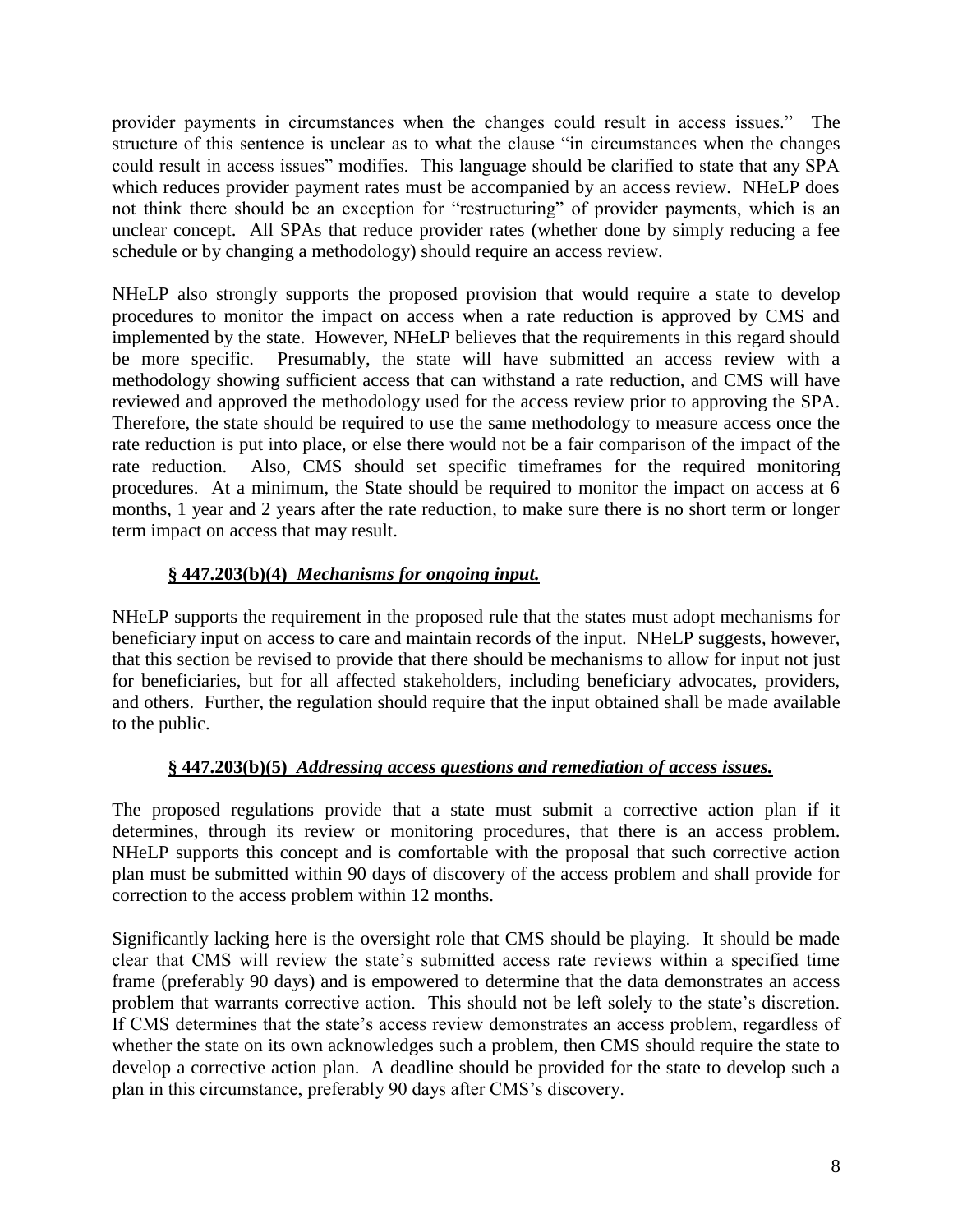Further, it should be made clear that the corrective action plan is subject to CMS's approval. If CMS disapproves the corrective action plan, then the state should be given 60 days to provide a revised plan in accordance with direction that CMS shall give to the state.

## **§ 447.204** *Medicaid provider participation and public process to inform access to care***.**

NHeLP strongly supports the proposal requiring that states confer with beneficiaries and stakeholders prior to submission of a SPA that reduces or restructures payment rates. (We note that there is no qualification in this section that would require public input only when a "restructuring" of payment rates is likely to lead to an access problem, unlike the language used, to which NHeLP objects, when describing when an access review must be submitted to CMS with a SPA. NHeLP assumes this is intentional and fully agrees that public input should be required when any restructuring is contemplated, regardless of whether or not the state believes it will lead to an access problem.)

NHeLP believes, however, that the proposed language should be augmented to include specific timetables that will allow enough time for real and valuable public input. In the past, California, for example, when following public notice procedures regarding rate-setting, has allowed as little as five days to receive public comments. If states are not given specific minimum time frames to follow, then the public notice and comment requirement may become meaningless. We believe that states should be required to give beneficiaries and other stakeholders at least 60 days to comment on proposals to reduce or restructure provider payment rates. While public hearings may be part of the process, the opportunity to submit written comments, which must be considered and addressed by the state agency, is paramount.

Further, the proposed regulation provides that CMS "may" disapprove a SPA if it determines that the state is proposing modified rates without the required public input. Since public input is an integral and required part of the new regulatory scheme, the proposed language should be amended to state that CMS "must "disapprove the SPA if the state has not allowed for public input as contemplated by the regulations.

## **§ 447.205** *Public notice of changes in Statewide methods and standards for setting payment rates***.**

CMS has proposed one change to § 447.205 to allow for public notice to be provided on an agency website, rather than published in a newspaper or state register. NHeLP agrees that electronic publication is an appropriate alternative for providing public notice, and, in fact, suggests that electronic publication be mandated, in light of current media use.

NHeLP believes that further revision of § 447.205 is warranted. Notably, CMS has questioned in the Preamble whether the correct standard for requiring public notice is any "significant" proposed change in a states methods and standards, as currently required, whether a specific threshold for significance should be set, or whether the adjective "significant" should be removed altogether. We believe, since, as CMS acknowledges, there is currently no clear threshold for significance, that this term is too vague and should be removed. Because Medicaid